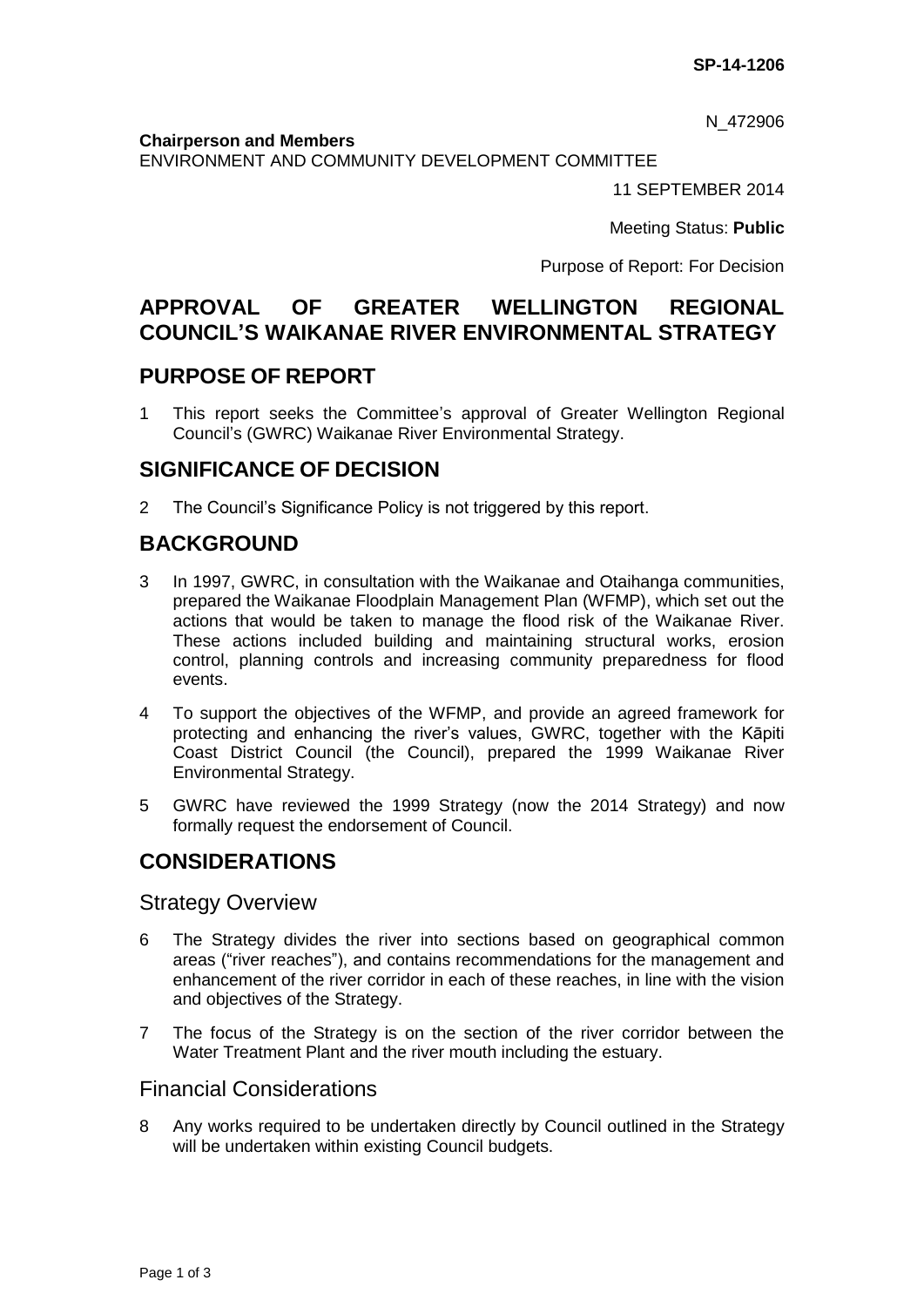### Legal Considerations

9 The Strategy places no obligation on the parties involved, beyond their existing statutory responsibilities. As the Strategy is not a statutory document there are no legal considerations.

### **Delegation**

10 The Environment and Community Development Committee has the ability to consider this matter, as per the following delegations:

#### *District Development Management*

*7.5 Authority with regard to any matter substantially affecting or impinging upon the environmental management policies within any wider strategic framework within or relating to the Kapiti Coast District. (This does not include District Plan Review, District Plan changes or regulation of site specific activities).*

#### *Other Territorial Authority and Regional Plans and Monitoring*

*7.12 Authority in regard to any matters relating to services or activities of Greater Wellington – the Regional Council, any ad hoc authority and neighbouring territorial local authorities, not covered by any other Committee.*

#### **Consultation**

- 11 Revision of the Strategy has been a combined effort of GWRC and the Council. The Department of Conservation, Te Atiawa ki Whakarongotai, the Friends of the Waikanae River and other members of the community have also made a valuable contribution to the Strategy review.
- 12 The revised Strategy was endorsed by the Waikanae Community Board (WCB) at their 29 July 2014 meeting, and the Paraparaumu/Raumati Community Board (PRCB) at their 05 August 2014 meeting. The resolutions from those meetings were as follows:
	- That the Paraparaumu Raumati Community Board endorses the Waikanae River Environmental Strategy and notes that it includes the recommendation to consider extending the focus to encompass the upper reaches of the river – including working with Tāngata Whenua and iwi.
	- That the Waikanae Community Board endorses the Greater Wellington Regional Council's Environmental Strategy and looks forward to favourable consideration by Kāpiti Coast District Council.

#### Policy Implications

13 The Strategy has linkages to both the Operative and Proposed District Plans and positively supports the ecological provisions in both.

### Tāngata Whenua Considerations

- 14 Te Atiawa ki Whakarongotai have been consulted with and contributed to the Strategy.
- 15 There are no Treaty of Waitangi issues.